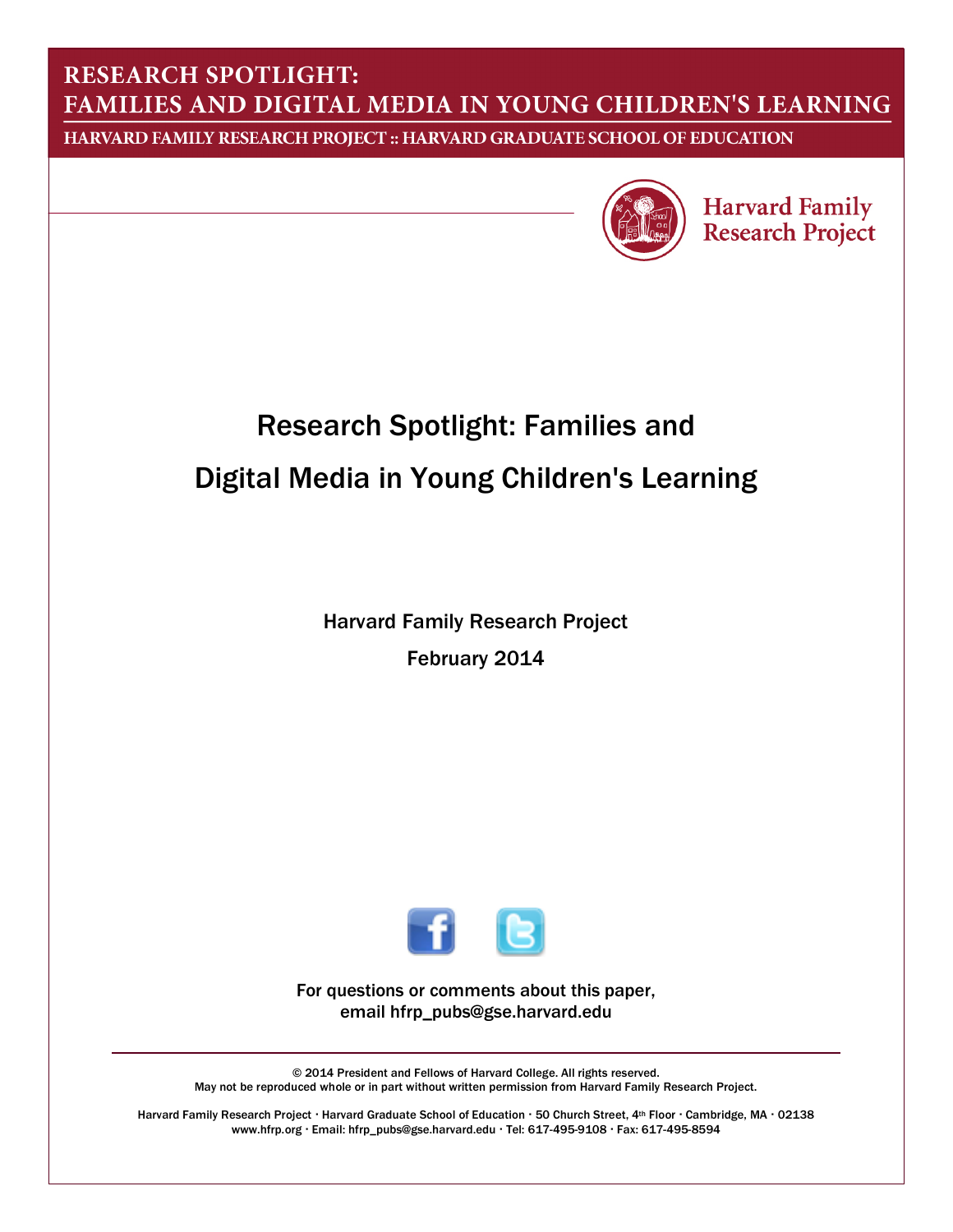#### **Introduction**

How do young children access and use digital media? How are families engaging with their children's use of digital media? What is the impact of digital media use on child development? These and other related questions are examined in the entries that follow. As early childhood experts conduct more studies about young children's experiences with digital media, including television, tablets, and smartphones, practitioners who serve families can use research to guide family engagement in a digital media environment. The emerging research tells us that:

- Effective uses of technology and media are active, hands-on, engaging, and empowering for children;
- Carefully monitored screen time experience with quality content can benefit children over age 3, but excessive screen time harms healthy growth and development, regardless of content;
- Young children may benefit from computer use if appropriate software is selected;
- Children can learn through joint media engagement with parents, grandparents, siblings, and peers;
- Parents are more likely to consider the educational benefits of technology for their children than to consider the downsides.

Learn more about research findings and recommendations from the research briefs, reports, and other entries below.

This resource was created based on information contained in journal and report abstracts; inclusion does not equate with endorsement of the reports and/or articles. We welcome your suggestions for additional materials and reasons for choosing them. Contact us at [fine@gse.harvard.edu.](mailto:fine@gse.harvard.edu)

#### About HFRP

Harvard Family Research Project (HFRP) is a leading national organization whose purpose is to shape 21<sup>st</sup> century education by connecting the critical areas of student learning. Our focus is on anywhere, anytime learning approaches that extend from early childhood through college and connect families, schools, outof-school time programs, and digital media.

We build strategic partnerships to generate new thinking with policymakers, practitioners, and community leaders that stimulates innovation and advances continuous improvement in education policy, practice, and evaluation. Our research and tools provide timely, relevant, and practical information for decision making. Addressing issues of access and equity in children's learning and identifying meaningful, effective family engagement practices that reinforce success for all children are central to our work.

**To learn more about HFRP's work in early childhood education, please visit[: www.hfrp.org/earlychildhood](http://ow.ly/tynNp)**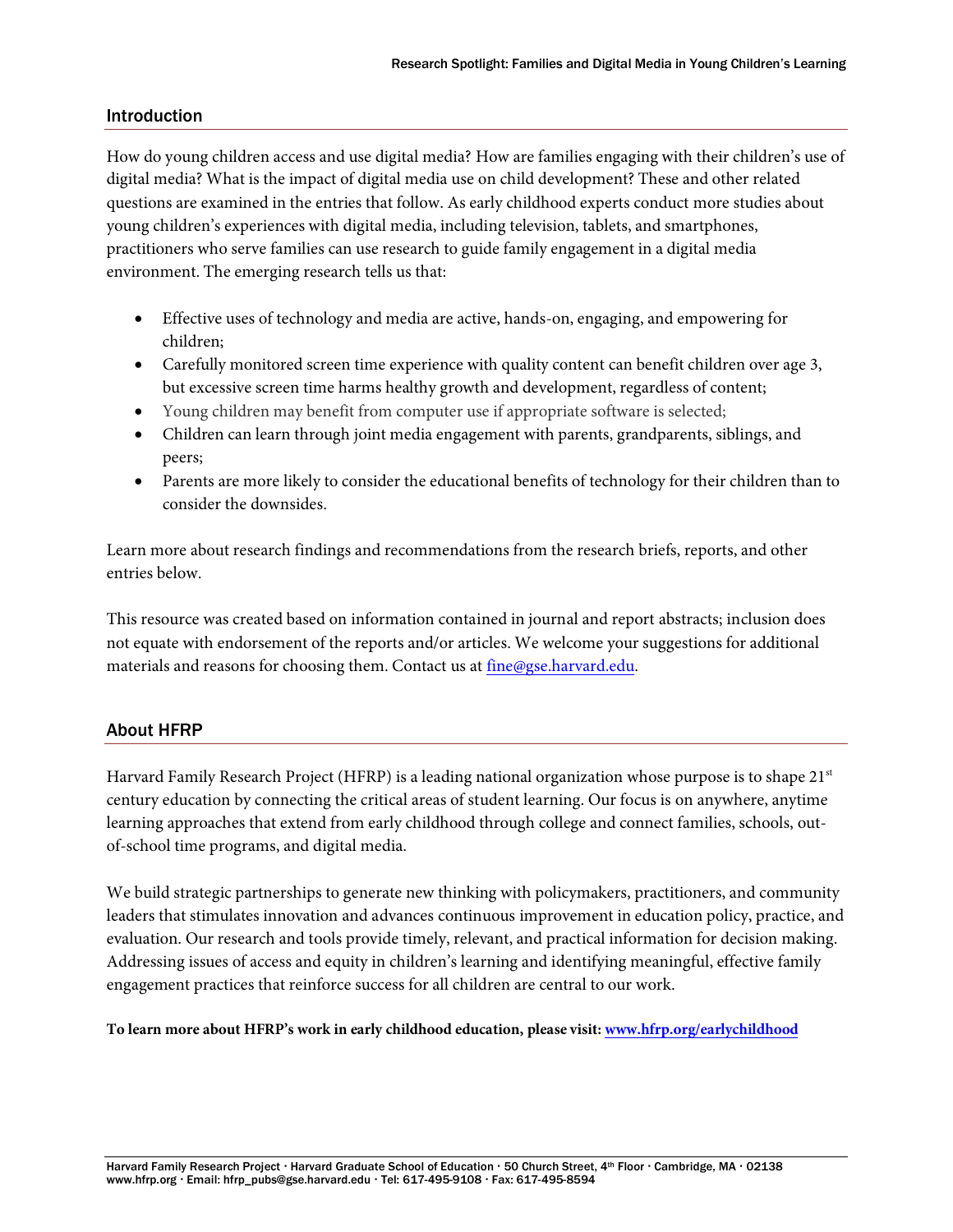#### Dilemmas of Practice: Children's Media Use in the 21st Century

# **Guernsey, L. (2012).** *Screen time: How electronic media—from baby videos to educational software―affects your young child.* **New York, NY: Basic Books.**

[www.lisaguernsey.com/Screen-Time.htm](http://ow.ly/tycrj)

Author and mother Lisa Guernsey examines the impact of television on children under the age of 5. Through interviews with parents, researchers, and media specialists, the author obtains straightforward advice on how parents can make sound choices about the use of media to enhance children's development. She advocates taking a "three-C approach" when making decisions about children's media engagement, by considering content, context, and the individual child.

**Vaala, S.E. (2013).** *Aprendiendo Juntos (Learning Together): Synthesis of a cross-sectorial convening on Hispanic-Latino families and digital technologies***. New York, NY: The Joan Ganz Cooney Center.**  [http://www.joanganzcooneycenter.org/publication/aprendiendo-juntos/](http://ow.ly/typek)

This report is an overview of the 2012 Hispanic-Latino Families and Digital Technologies Forum, organized through a partnership between the National Center for Family Literacy (NCFL), the Joan Ganz Cooney Center at Sesame Workshop, and the National Council of La Raza. Participants were leading scholars, policymakers, and practitioners dedicated to examining the unique issues that relate to digital media use by Hispanic-Latino families. The report provides background information on the challenges that Hispanic-Latino families face, discusses the potential effects of digital media on Hispanic-Latino children and families, and includes a synthesis of conversations at the forum and scholarly papers relating to the topic. Participants also examined the potential that digital media have to positively impact Hispanic-Latino communities and ways to encourage educational growth through digital media usage.

#### Family Perspectives on Children's Media Use

#### **Rideout, V. (2014).** *Learning at home: Families' educational media use in America.* **New York, NY: The Joan Ganz Cooney Center.**

[http://www.joanganzcooneycenter.org/publication/learning-at-home/](http://ow.ly/tyuaO)

This comprehensive study seeks to discover the amount of time children spend engaged with educational media, parents' perceptions of the content that their children engage with, and patterns of joint media engagement within families. Findings show that educational media use is more common in younger children than in older children and that joint media engagement does frequently occur, but that more information regarding the quality of this engagement is needed. The report concludes that, although some children are engaging with educational digital media, educational content can be strategically developed to better reach specific audiences, such as the Hispanic-Latino community.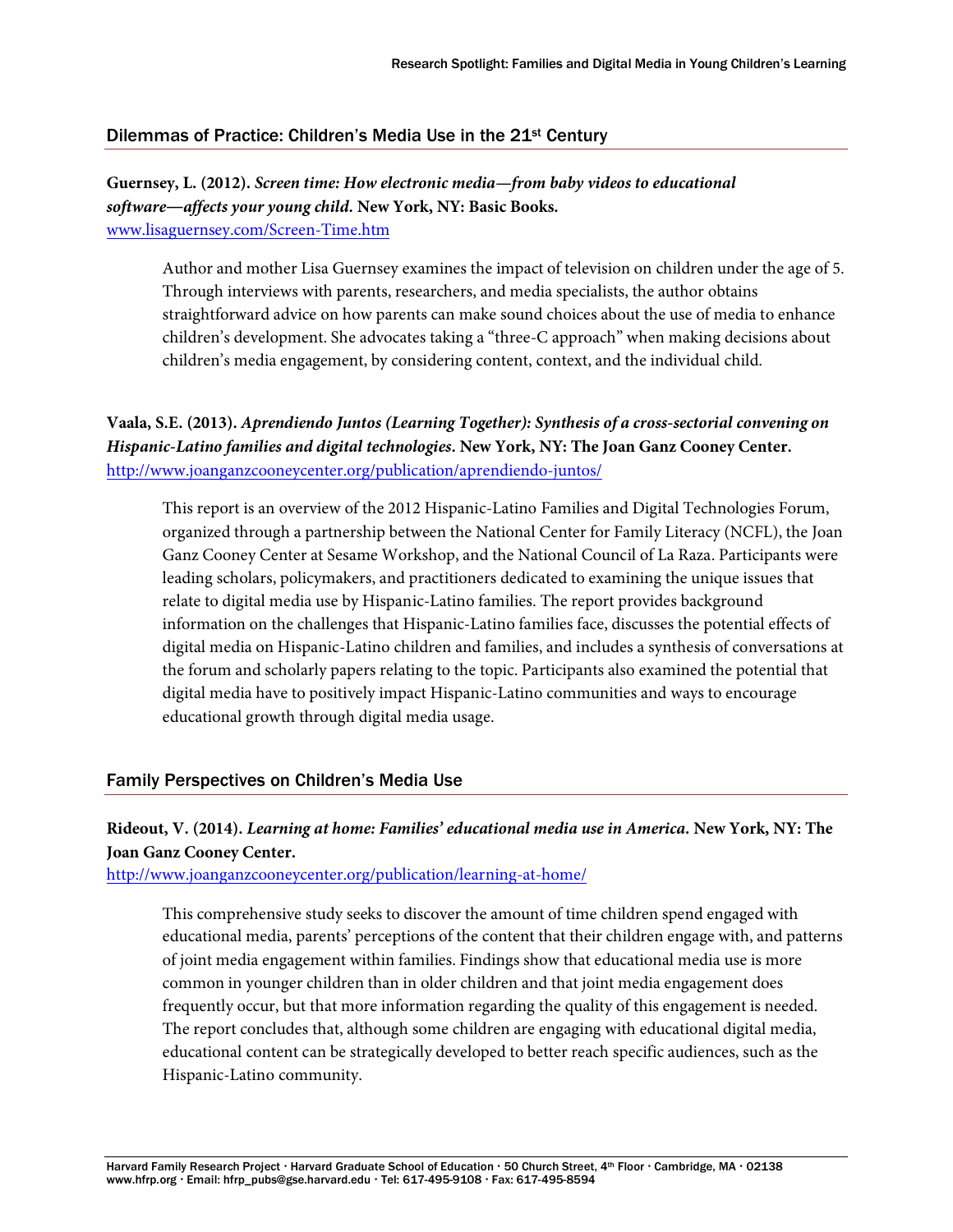# **Rideout, V. (2013).** *Zero to eight: Children's media use in America 2013***. San Francisco, CA: Common Sense Media.**

[http://www.commonsensemedia.org/research/zero-to-eight-childrens-media-use-in-america-2013](http://ow.ly/tyuQ3)

Highlighting the findings of a survey administered to parents of children ages 0–8, this report discusses how young children's exposure to and use of digital media have changed since a similar survey was conducted in 2011. The recent survey examined a variety of media and their uses, from books to television to mobile devices such as smartphones. Results show that, although children had more access to mobile media devices than they did in 2011, television still took up most of children's media time. Results also show that a gap between rich and poor students' access to mobile media devices still existed, but was narrowing.

# **Wartella, E., Rideout, V., Lauricella, A., & Connell, S. (2013).** *Parenting in the age of digital technology: A national survey***. Northwestern University, School of Communication, Center on Media and Human Development.**

[http://web5.soc.northwestern.edu/cmhd/wp-content/uploads/2013/05/Parenting-Report\\_FINAL.pdf](http://ow.ly/tyvpU) 

*Accompanying Video Clip:*

**Northwestern University, School of Communication and the Center on Media and Human Development, in collaboration with the National Center on Family Literacy. (2013).** *Parenting in the age of digital technology: How families use media and technology in their daily lives.* [http://www.youtube.com/watch?v=jzLKJinY7Ko](http://ow.ly/tyw88) 

This study looks at family use of new digital technologies (e.g., iPads and smartphones), as well as older media platforms (e.g., television, video games, and computers), and the effect of their use on the family lives and parenting practices of the study participants. The study surveys a nationally representative sample of 2,300 parents with children ranging from newborn to age 8, and reveals 10 key findings that indicate that technology has not taken over more traditional parenting tools and methods. Results further show that parents' own use of technology shapes their household's media environment; parents do not experience much family conflict over the use of media; and parents are more likely to consider the educational benefits rather than the downsides of technology for their children.

#### Research-Based Guidance for Practitioners and Parents

**Fred Rogers Center for Early Learning and Children's Media. (2012). A** *framework for quality digital media for young children.* **Latrobe, PA: Fred Rogers Center.**  [http://www.fredrogerscenter.org/media/resources/Framework\\_Statement\\_2-April\\_2012-](http://ow.ly/tyxm3) [Full\\_Doc+Exec\\_Summary.pdf](http://ow.ly/tyxm3)

Designed for parents, practitioners, and media developers, this framework was developed from two roundtable discussions by early childhood professionals and media creators. The framework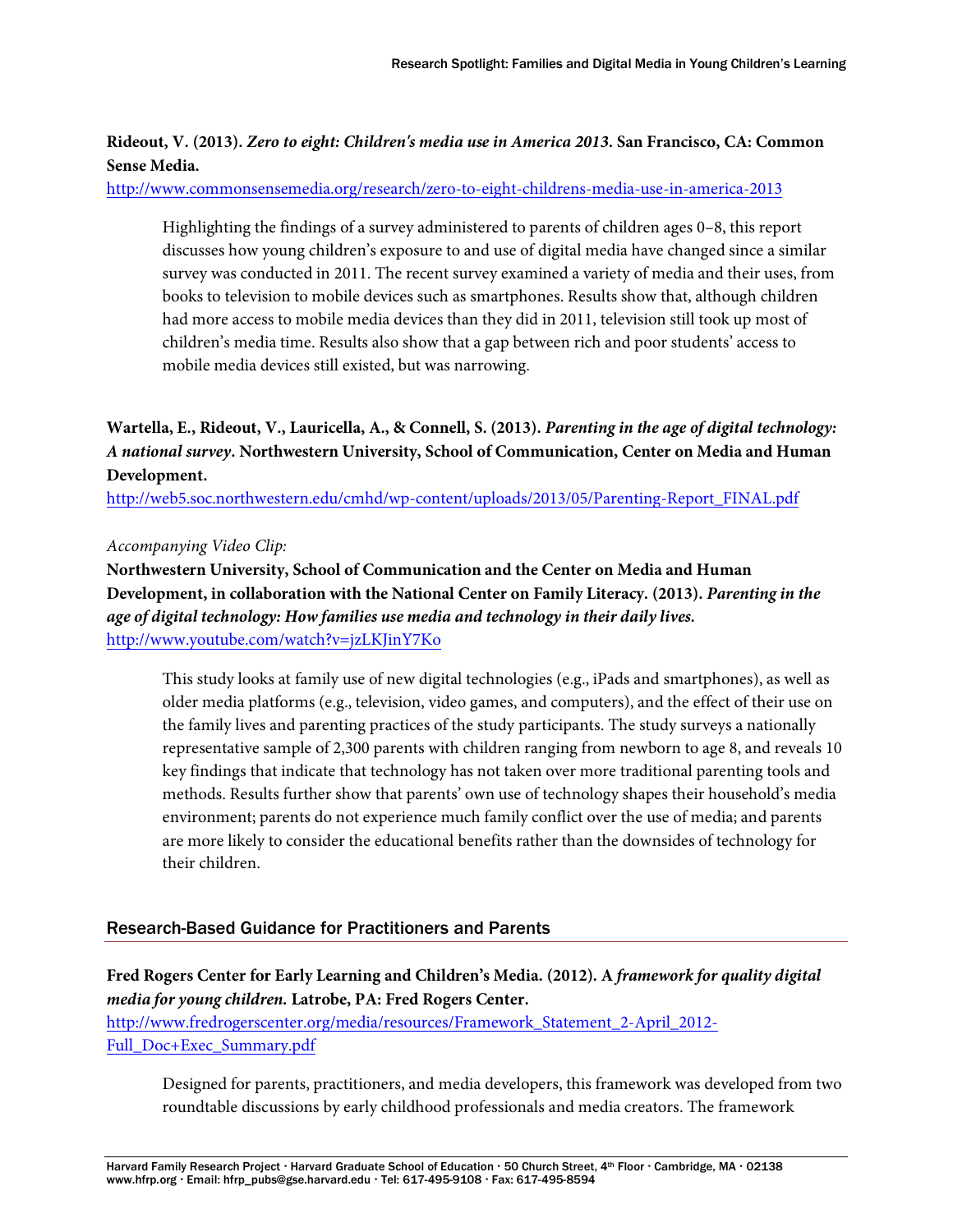outlines three guiding principles for responsible and quality digital media use by children ages 0–8 and five action areas for promoting these quality principles. One conclusion is that emerging research should focus on the ways in which digital media can influence formal and informal learning.

# **Guernsey, L., Levine, M., Chiong, C., & Stevens, M. (2012).** *Pioneering literacy in the digital wild west: Empowering parents and educators.* **New York, NY: The Joan Ganz Cooney Center.**  [http://www.joanganzcooneycenter.org/publication/pioneering-literacy/](http://ow.ly/tyxY1)

In examining the role that digital technology can play in children's literacy development, this report by the Campaign for Grade-Level Reading, the New America Foundation, and the Joan Ganz Cooney Center at Sesame Workshop notes that parents and practitioners need to be provided with support if educational technology is to reach its full potential as a learning tool for children. Findings indicate that parents and practitioners have little information regarding the effectiveness of literacy-focused apps in the marketplace. This report examines the products currently available and makes recommendations for future media use.

# **Linn, S., Wolfsheimer Almon, J., & Levin, D. (2012).** *Facing the screen dilemma. Young children, technology and early education.* **Boston, MA: Campaign for a Commercial-Free Childhood. New York, NY: Alliance for Childhood.**

[http://www.commercialfreechildhood.org/sites/default/files/facingthescreendilemma.pdf](http://ow.ly/tyyem) 

How can early childhood educators make informed decisions about whether, why, how, and when to use screen technologies with young children? This report gets to the heart of these and related questions and offers advice for educators who want their early childhood programs to be screenfree as well as for those who wish to incorporate technology into their settings. According to the report, there is no evidence showing that screen time is educational for infants and toddlers, but there is some evidence that it may be harmful. Children over age 3, however, can benefit from a limited amount of carefully monitored screen time experience with quality content, but excessive screen time harms healthy growth and development, regardless of content. Ultimately, the report concludes, children benefit most from having a lot of time for hands-on creative and active play, time in nature, and face-to-face interactions with caring adults.

# **NAEYC and the Fred Rogers Center for Early Learning and Children's Media. (March 2012).** *Key messages of the NAEYC/Fred Rogers Center position statement on technology and interactive media in early childhood programs***.**

[http://www.fredrogerscenter.org/media/resources/KeyMessages-NAEYC-FRC\\_Position\\_Statement-](http://ow.ly/tyyrN)[Mar\\_6-2012.pdf](http://ow.ly/tyyrN)

This position statement offers guidance on how early childhood programs can effectively utilize technology and interactive media to support the learning and development of children from birth to age 8. Effective uses of technology and media are active, hands-on, engaging, and empowering